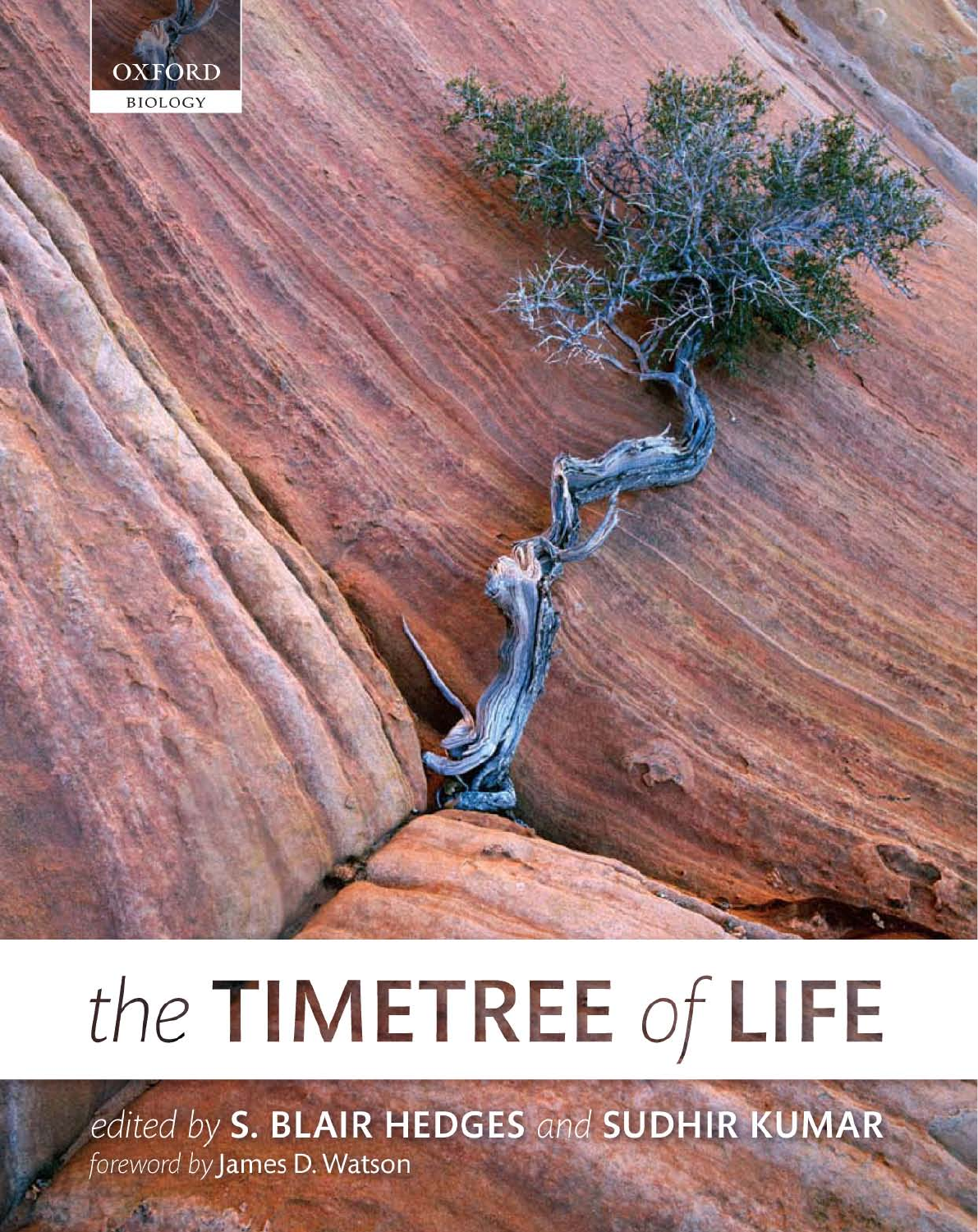# Rodents (Rodentia)

#### *Rodney L. Honeycutt*

Division of Natural Science, Pepperdine University, 24255 Pacific Coast Highway Malibu, CA 90263-4321, USA (rodney.honeycutt@ pepperdine.edu)

## Abstract

The Order Rodentia is the most diverse group of mammals, represented by 34 extant families. Recent molecular data have helped to clarify relationships among these families, and provide a framework for the higher-level classification of rodents. Molecular time estimates among rodent families have been made in several studies, permitting a timetree of rodent evolution to be constructed. The timetree shows a partitioning of rodent families into three major clades and reveals three periods of diversification: The late Cretaceous, 88-66 million years ago (Ma), the Paleocene to early Eocene, 60–55 Ma, and the late Oligocene to early Miocene, 25–15 Ma.

The Order Rodentia (represented by squirrels, mice, rats, guinea pigs, and others) contains 42% (2277) of all species and 39% (481) of all genera described for the Class Mammalia (*1*) (Fig. 1). If one includes the recently discovered extant Family Diatomyidae (*2*), the order contains 34 families (1). All early classifications of mammals (*3*) and more recent cladistic analysis of morphological variation (craniodental, postcranial, fetal membrane) (*4*) support a monophyletic Rodentia. Although several early molecular phylogenetic studies questioned the validity of a monophyletic Rodentia (*5, 6*), more recent molecular data, based on either nuclear DNA (*7–9*) or a more thorough analysis of sequences of whole mitochondrial genomes (*10*), reveal support in favor of monophyly. In this review I will address phylogenetic relationships and divergence times for families within Rodentia.

Even though the assignment of species and genera of rodents to specific families is well established (1), the derivation of a family-level phylogeny for rodents is more challenging (11-14). This problem has resulted in a variety of classifications that vary in terms of recognized suborders and the morphological features used to define monophyletic groups (1, 11, 15–17). Two of the major characteristics used to diagnose suborders relate

to either features of the zygomasseteric system (configuration of the infraorbital foramen and placement of the masseter muscles in the jaw) or the angle of the lower jaw relative to the plane of the incisors (*15, 16*). Tullberg's classification (15) identifies two suborders, Sciurognathi and Hystricognathi, based on the angle of the lower jaw, and the hystricognathous condition supports the monophyly of a clade containing phiomorph and caviomorph rodents (Fig. 2). Nevertheless, the phylogenetic distribution of features of the infraorbital foramen reveals evidence of parallel changes within Rodentia (*17–19*).

Detailed molecular phylogenetic studies contribute greatly to the resolution of the rodent evolutionary tree, and areas of congruence among the majority of these studies provide strong support for many interfamilial relationships among rodents (Fig. 2). For instance, two major monophyletic groups, Hystricomorpha and a squirrel-like clade, are supported by nuclear (*2, 19–22*)



Fig. 1 A capybara (*Hydrochaeris hydrochaeris*), Family Caviidae. Credit: R. L. Honeycutt.

R. Honeycutt. Rodents (Rodentia). Pp. 490-494 in *The Timetree of Life*, S. B. Hedges and S. Kumar, Eds. (Oxford University Press, 2009).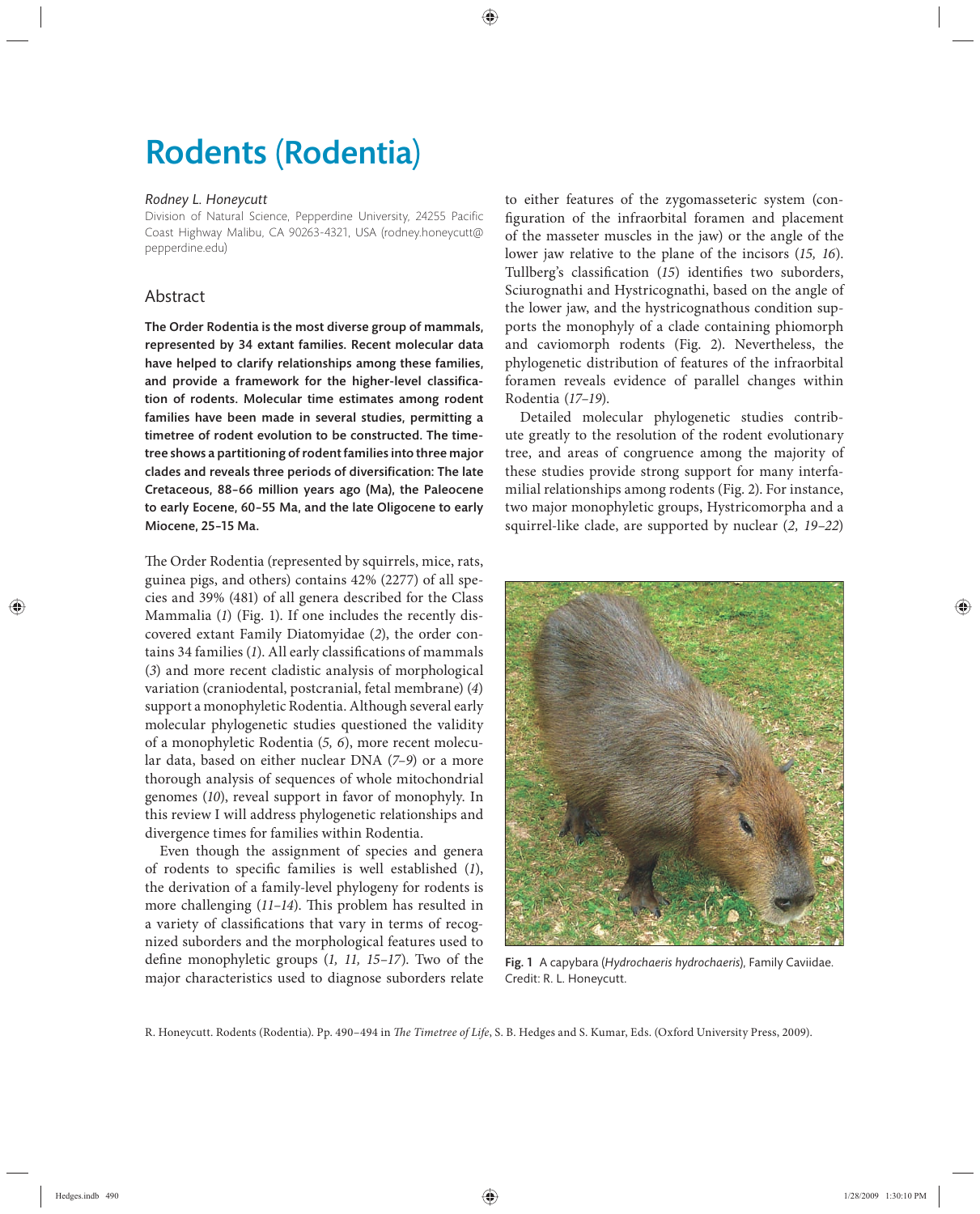

Fig. 2 A timetree of rodents (Rodentia). Divergence times are shown in Table 1. The muroid Families Calomyscidae (no divergence time data) and Platcanthomyidae (recently extinct) were not included. *Abbreviation*: K (Cretaceous).

and mitochondrial (18, 24, 25) sequences, and some nuclear markers (2, 7, 21), including the presence/ absence of retrotransposon insertion loci (*9*), support a third mouse-like clade. Relationships among these three clades are somewhat more tenuous, but many molecular studies place the squirrel-like clade at the base of the phylogeny (*7, 8, 20, 21, 23*). Recent molecular studies also help resolve the placement of several historically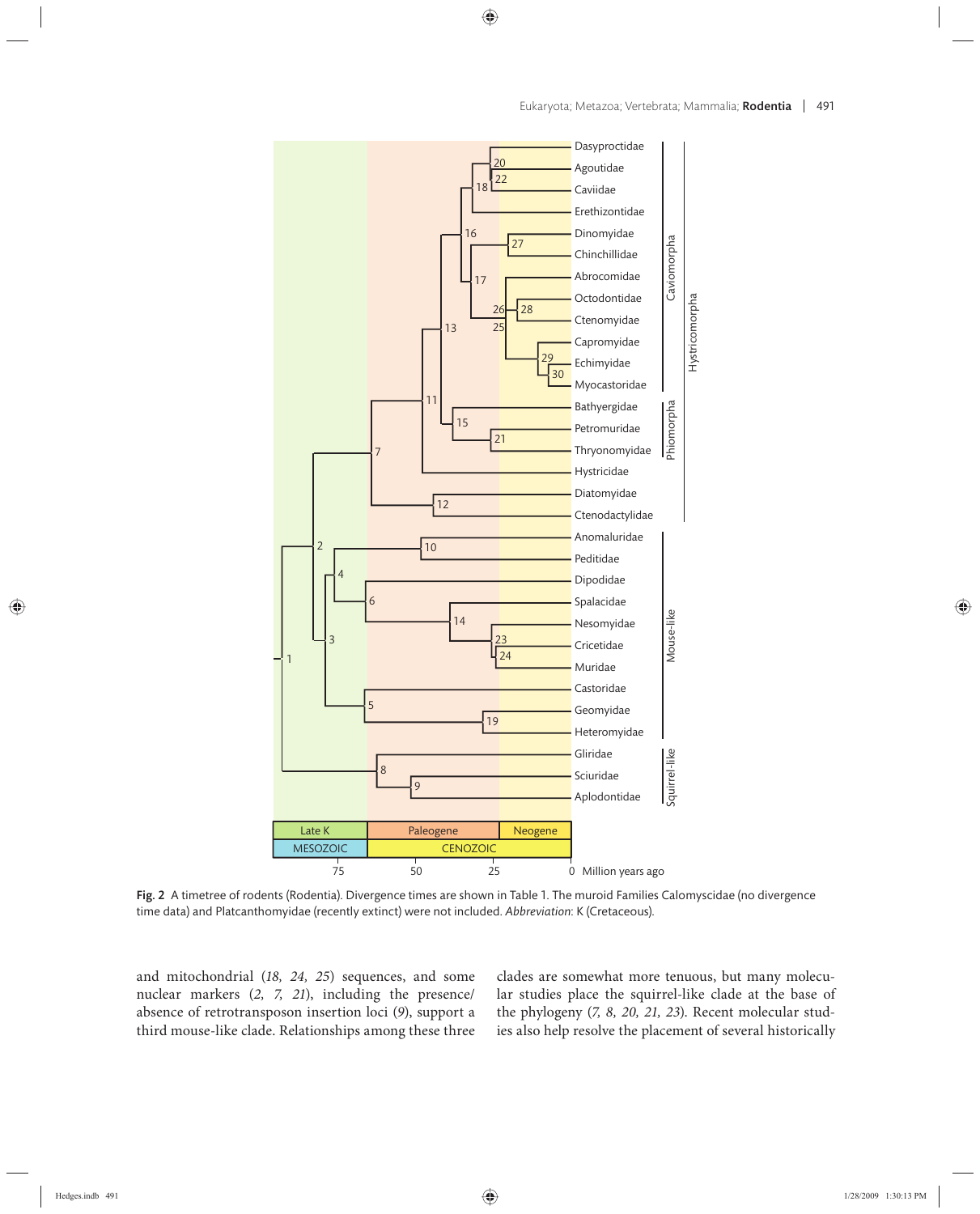#### 492 | THE TIMETREE OF LIFE

| Timetree         |      |                          |                          |                   |                      |                          | <b>Estimates</b>         |                          |                          |                          |                          |                          |                          |
|------------------|------|--------------------------|--------------------------|-------------------|----------------------|--------------------------|--------------------------|--------------------------|--------------------------|--------------------------|--------------------------|--------------------------|--------------------------|
| Node             | Time | Ref. (2)                 |                          | Ref. (21)         |                      | Ref. (24)                | Ref. (27)                |                          | Ref. (28)                |                          | Ref. (30)                |                          | Ref. (31)                |
|                  |      | Time                     | $\mathsf{CI}\xspace$     | Time              | $\mathsf{CI}\xspace$ | Time                     | Time                     | <b>CI</b>                | Time                     | <b>CI</b>                | Time                     | $\mathsf{CI}\xspace$     | Time                     |
| $\mathbf{1}$     | 92.9 | $\bar{\phantom{a}}$      | $\equiv$                 | 96.9              | $105 - 85$           | $\overline{\phantom{0}}$ | $\overline{\phantom{0}}$ | $\overline{a}$           | $\overline{\phantom{0}}$ | $\overline{a}$           | $\overline{a}$           | $\overline{a}$           | $\bar{ }$                |
| $\overline{2}$   | 82.8 | 72.1                     | $80 - 64$                | 93.5              | $106 - 77$           |                          |                          |                          |                          |                          |                          |                          |                          |
| $\overline{3}$   | 78.9 | 67.8                     | $76 - 60$                | 90                | $101 - 68$           | $\overline{a}$           |                          |                          |                          |                          |                          |                          |                          |
| $\overline{4}$   | 76.0 | 66.5                     | $75 - 58$                | 85.4              | $101 - 65$           | $\overline{\phantom{a}}$ |                          |                          |                          |                          |                          |                          | $\overline{a}$           |
| 5                | 66.4 | 63.3                     | $72 - 55$                | 84.9              | $93 - 66$            | 50.9                     |                          |                          |                          |                          |                          |                          |                          |
| 6                | 66.0 | 65.4                     | $73 - 57$                | 87                | $82 - 53$            | 45.7                     |                          |                          |                          |                          |                          |                          |                          |
| $\boldsymbol{7}$ | 64.2 | 61.3                     | $63 - 54$                | 83.7              | $97 - 67$            | 47.6                     |                          |                          |                          |                          |                          |                          |                          |
| 8                | 62.4 | 57.3                     | $65 - 50$                | 78.8              | $90 - 62$            | 51.2                     |                          |                          |                          |                          |                          |                          |                          |
| $\overline{9}$   | 51.5 | 50.8                     | $59 - 43$                | 65.3              | $82 - 53$            | 38.3                     |                          |                          |                          |                          |                          |                          |                          |
| $10$             | 48.3 | 56.8                     | $65 - 49$                | $\equiv$          | $\equiv$             | 39.7                     | $\overline{a}$           |                          |                          |                          |                          |                          |                          |
| 11               | 47.8 | 45.4                     | $51 - 40$                | 43.1              | $51 - 29$            | $\overline{\phantom{0}}$ | 55                       | $63 - 46$                |                          |                          |                          |                          |                          |
| 12               | 44.3 | 44.3                     | $51 - 38$                | $\equiv$          | $\bar{\phantom{a}}$  | $\overline{\phantom{0}}$ | $\overline{\phantom{a}}$ |                          |                          |                          |                          |                          | $\overline{a}$           |
| 13               | 41.7 | 42.7                     | $47 - 37$                | 38.1              | $54 - 16$            | $\overline{\phantom{0}}$ | 49                       | $54 - 43$                |                          | $\overline{a}$           | 36.6                     | $39 - 34$                | $\overline{\phantom{a}}$ |
| 14               | 39.0 | $\overline{\phantom{a}}$ | $\equiv$                 | $\qquad \qquad -$ |                      | $\overline{a}$           | $\qquad \qquad -$        | $\overline{\phantom{a}}$ |                          |                          | $\overline{\phantom{a}}$ | $\overline{a}$           | 39                       |
| 15               | 38.0 | 38                       | $43 - 33$                | $\overline{a}$    |                      |                          | 45                       | $48 - 41$                |                          | $\overline{\phantom{0}}$ | 30.5                     | $34 - 27$                |                          |
| 16               | 35.3 | 34.3                     | $37 - 30$                | $\overline{a}$    | $\overline{a}$       | $\overline{a}$           | $\overline{a}$           | $\overline{\phantom{0}}$ | 37.7                     | $40 - 35$                | 33.8                     | $36 - 32$                |                          |
| 17               | 32.2 | 33.3                     | $36 - 29$                | 32.8              | $47 - 24$            | 30.4                     |                          |                          | $\overline{\phantom{0}}$ | $\overline{\phantom{0}}$ | $\overline{\phantom{a}}$ |                          |                          |
| $18\,$           | 31.7 | 31.7                     | $35 - 27$                | $\overline{a}$    | $\overline{a}$       | $\overline{a}$           |                          |                          |                          |                          | $\overline{\phantom{m}}$ |                          | $\overline{a}$           |
| 19               | 28.4 | 27.3                     | $33 - 22$                | $\overline{a}$    |                      | $\overline{\phantom{0}}$ | 27                       | $29 - 25$                |                          | $\overline{\phantom{0}}$ | 31.4                     | $33 - 29$                | $\overline{\phantom{0}}$ |
| 20               | 26.0 | $\sim$                   | $\equiv$                 |                   |                      | $\overline{a}$           | 24                       | $26 - 21$                |                          | $\overline{\phantom{0}}$ | 27.9                     | $30 - 26$                | $\overline{\phantom{a}}$ |
| 21               | 25.8 | 24.5                     | $43 - 20$                | $\overline{a}$    |                      | $\overline{a}$           | 27                       | $28 - 25$                | $\overline{\phantom{0}}$ | $\overline{\phantom{0}}$ | $\overline{\phantom{a}}$ | $\overline{\phantom{a}}$ | $\overline{\phantom{a}}$ |
| 22               | 25.6 | 24.1                     | $28 - 20$                |                   |                      |                          |                          |                          |                          | $\overline{\phantom{0}}$ | 26.5                     | $29 - 24$                | $\overline{\phantom{a}}$ |
| 23               | 25.5 | $\overline{\phantom{a}}$ |                          |                   |                      |                          |                          |                          |                          |                          |                          | $\qquad \qquad -$        | 25.5                     |
| 24               | 24.2 | $\overline{\phantom{a}}$ |                          |                   |                      |                          |                          |                          |                          |                          | $\overline{\phantom{a}}$ | $\bar{ }$                | 24.2                     |
| 25               | 21.3 | 18.6                     | $22 - 15$                |                   |                      |                          |                          |                          | 27.4                     | $32 - 23$                | 17.5                     | $20 - 15$                | $\overline{\phantom{a}}$ |
| 26               | 21.0 | $\overline{\phantom{a}}$ | $\overline{\phantom{0}}$ |                   |                      |                          |                          |                          | $\overline{a}$           | $\overline{\phantom{0}}$ | 20.6                     | $23 - 18$                | $\overline{\phantom{a}}$ |
| 27               | 20.2 | 21.4                     | $26 - 18$                |                   |                      |                          |                          |                          | $\overline{a}$           | $\overline{\phantom{0}}$ | 19.1                     | $22 - 16$                | $\overline{\phantom{0}}$ |
| 28               | 17.3 | $\equiv$                 | $\overline{\phantom{0}}$ |                   |                      |                          |                          | $\overline{\phantom{0}}$ | 19.6                     | $23 - 17$                | 15                       | $17 - 13$                | $\overline{\phantom{0}}$ |
| 29               | 10.7 | 12.4                     | $15 - 10$                |                   |                      |                          | 9                        | $10 - 7$                 | $\qquad \qquad -$        |                          | $\overline{\phantom{a}}$ | $\overline{\phantom{a}}$ |                          |
| 30               | 7.3  | $\overline{\phantom{0}}$ | $\overline{\phantom{0}}$ |                   |                      | $\overline{a}$           | 6                        | $7 - 5$                  | $\qquad \qquad -$        | $\overline{\phantom{0}}$ | 8.6                      | $10 - 7$                 |                          |

| Table 1. Divergence times (Ma) and their confidence/credibility intervals (CI) among rodents (Rodentia). |  |  |  |  |  |  |
|----------------------------------------------------------------------------------------------------------|--|--|--|--|--|--|
|----------------------------------------------------------------------------------------------------------|--|--|--|--|--|--|

Note: Node times in the timetree represent the mean of time estimates from different studies. In ref. (30), confidence interval is based on estimates of standard deviations provided. In ref. (27), divergence time represents an average of two estimates of the same gene (VWF) derived from nucleotide and amino acid sequences, and the CI refers to the range of these estimates. In ref. (21), divergence time represents an average of the GHR and BRCA1 genes; only values derived from the rate-smoothing method were used; CI represents the combine rate of values for both genes. In ref. (28), divergence time represents an average of estimates derived from nuclear (GHR) and mitochondrial (12S rRNA) combined genes, and CI is the range of values. In ref. (31), estimates for Node 14 based on GHR gene, optimized with rate smoothing, and dates for Nodes 23 and 24 represented values from a concatenation of all genes and optimization with the penalized likelihood method.

problematic taxa, including the Families Pedetidae (Springhaas), Anomaluridae (scaly-tailed squirrel), Geomyidae/Heteromyidae (pocket gopher and pocket mouse), and Castoridae (beaver) (*2, 7, 9, 21, 24*).

Tullberg's (15) Suborder Hystricognathi, characterized by a hystricomorphous zygomasseteric system and a hystricognathous lower jaw, is strongly supported by molecular studies (*2, 9, 18, 20 , 21, 25*). In addition,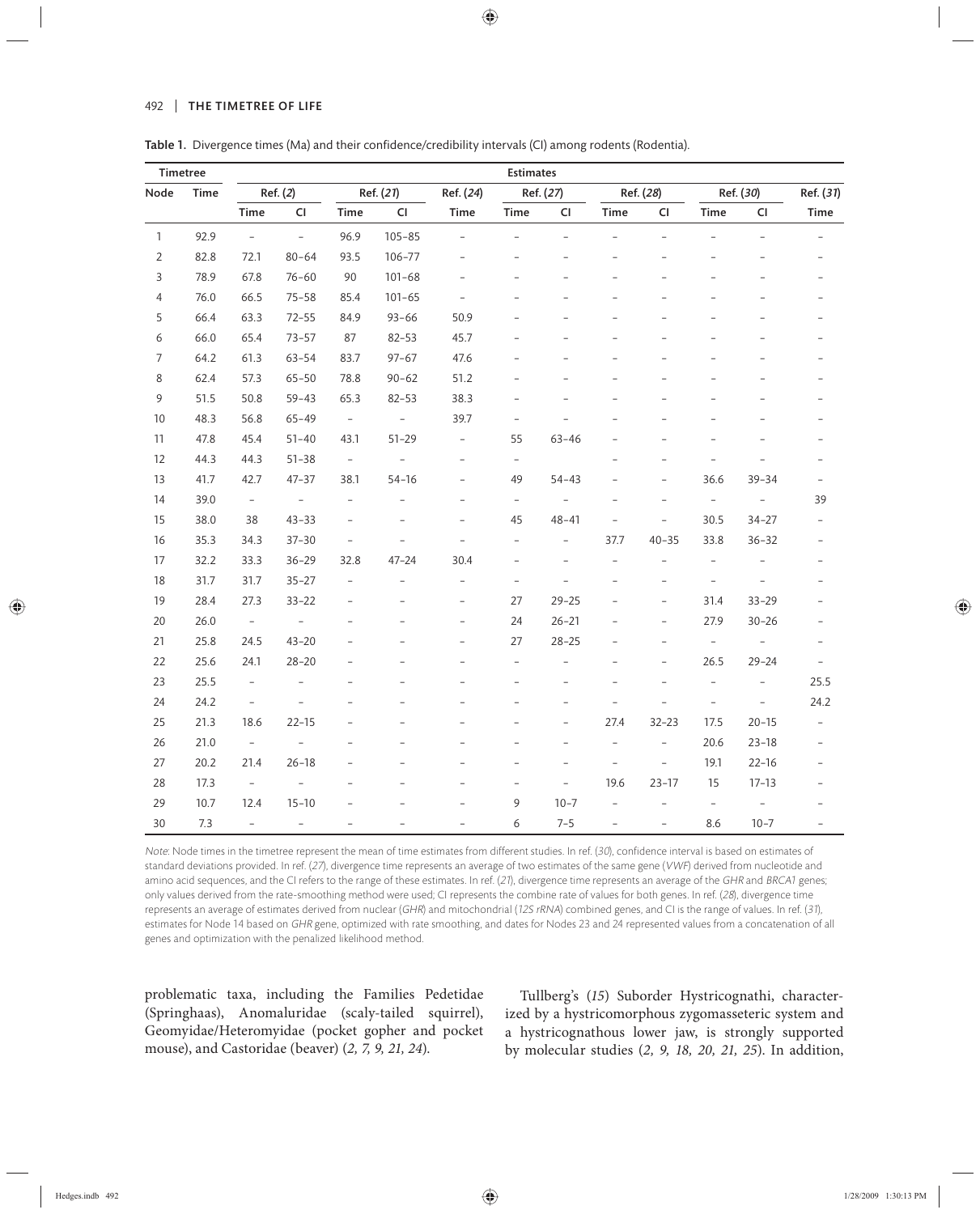monophyly of the South American Caviomorpha (guinea pigs and relatives) is strongly supported, suggesting a single invasion from African ancestors, represented today by the Phiomorpha (2, 7, 9, 20, 26). The placement of Old World porcupines (Hystricidae) is more controversial, yet the majority of data, based on nuclear and mitochondrial sequences, suggests a basal position for the family (*2, 20, 21, 23, 27*). Relationships among families within the Caviomorpha are well resolved with a combination of nuclear and mitochondrial sequences, and with few exceptions (e.g., clade containing Chinchilidae and Dinomyidea, Fig. 2) these results are similar to groups previously defined based on morphology  $(22, 23, 25, 27-29)$ . The current classification of rodents assigns the 34 families to five suborders (1), and molecular data support the monophyly of these five suborders: Sciuromorpha, Castorimorpha, Myomorpha, Anomaluromorpha, and Hystricomorpha (Fig. 2). Three of these suborders comprise the mouse-like clade. As indicated earlier, placement of some of these major groups (e.g., basal squirrel-like clade and the clade uniting Muroidea, Dipodidae, Peditidae, and Anomaluridae, Fig.2) is not well resolved at this time.

Divergence times for the rodent evolutionary tree (Fig. 2, Table 1) represent a compilation from several molecular studies based on the following combinations of genes: (a) portions of four nuclear protein-coding genes (*ADRA2B*, *GHR*, *IRBP*, *VWF*) and two mitochondrial genes (*cytochrome b* and *12S rRNA*) (*2*); (b) two mitochondrial genes (*Cyt b* and *12S rRNA*) (*24*); (c) a nuclear gene (*GHR*) (*20*); (d) two nuclear genes (*GHR*, *BRCA1*) (*21*); (e) one nuclear gene (*VWF*) (*22, 27*); (f) one nuclear (*GHR*) and one mitochondrial gene (*12S rRNA*) (*28, 30*); (g) four nuclear genes (*GHR*, *BRCA1*, *RAG1*, c*-myc*) (*31*); and (h) whole mitochondrial genomes (*32*). Calibration points and methods used to estimate divergence times vary across these studies. Nevertheless, all of these studies test for uniform rates before applying a molecular clock, and most provide dates estimated by methods that correct for rate heterogeneity across lineages (33-35). The beginning of the rodent radiations (Table 1) represents an average of two estimates: 96.9 Ma (21) and 88.8 ± 4.3 Ma (32). The average date of 92.9 Ma obtained from these two estimates is larger than the basal diversification date of 85.3 Ma based on a recent supertree for extant mammals (*36*), yet is considerably less than the estimate of 110 Ma provided by Kumar and Hedges (*37*) for the split between the two major groups of rodents. All of these molecular dates are considerably older than the first appearance of rodents in the fossil record 60–55 Ma (*38*).

The timetree does provide a framework for testing hypotheses related to the distribution and diversification of rodents. The phylogeny in combination with estimates of divergence times (Fig. 2 and Table 1) reveals three major diversifications of rodents, one occurring in the late Cretaceous and early Paleocene, another in the Paleocene to early Eocene, and another that involved the diversification of African phiomorphs and South American caviomorphs in the late Oligocene to early Miocene. This pattern is similar to a recent proposal for mammalian radiations that suggests an early origin for many lineages followed by an increase in diversification during the Eocene and Oligocene (*36*). Many rodent families in the timetree also reveal long terminal branches and shorter internodes, features that make the resolution of the phylogeny more challenging.

The timetree also provides insight into the biogeography of hystricognath rodents. For instance, caviomorph rodents first appear in the fossil record of South America 37–31 Ma (*39*) and the oldest phiomorphs in Africa date to 37–34 Ma (*38*), and these dates are similar to those indicated in Table 1. Consequently, these dates are congruent with the hypothesis that the invasion of South America by African hystricognath ancestors involved overwater waif dispersal across an ~1700 km expanse of the Atlantic subsequent to the separation of these two continents at a much earlier date.

The classification of rodents has vacillated for well over a century, as a result of a lack of clear understanding of interfamilial relationships. Morphological comparisons of both extant and extinct forms have resulted in a host of phylogenetic hypotheses regarding not only the number of suborders but also the placement of several problematic taxa that are sometimes left as status undetermined in many classifications. Recent molecular studies contribute to the resolution of many problems, and they indicate that traditional morphological features used in earlier classifications have evolved independently in many cases. The timetree in Fig. 2 represents an interpretive framework for testing many hypotheses pertaining to behavioral and ecological evolution. Just as important is the observation that rates of molecular evolution vary across lineages and genes, thus influencing estimates of divergence times. Many of the estimates presented in Table 1 attempt to minimize the effects of rate heterogeneity by the inclusion of multiple calibration points and various types of rate-smoothing methods. The accuracy of these approaches is still debatable, and rodents provide an excellent model for investigating methods for deriving a molecular clock. In addition, rodents are diverse in terms of metabolic rates and body